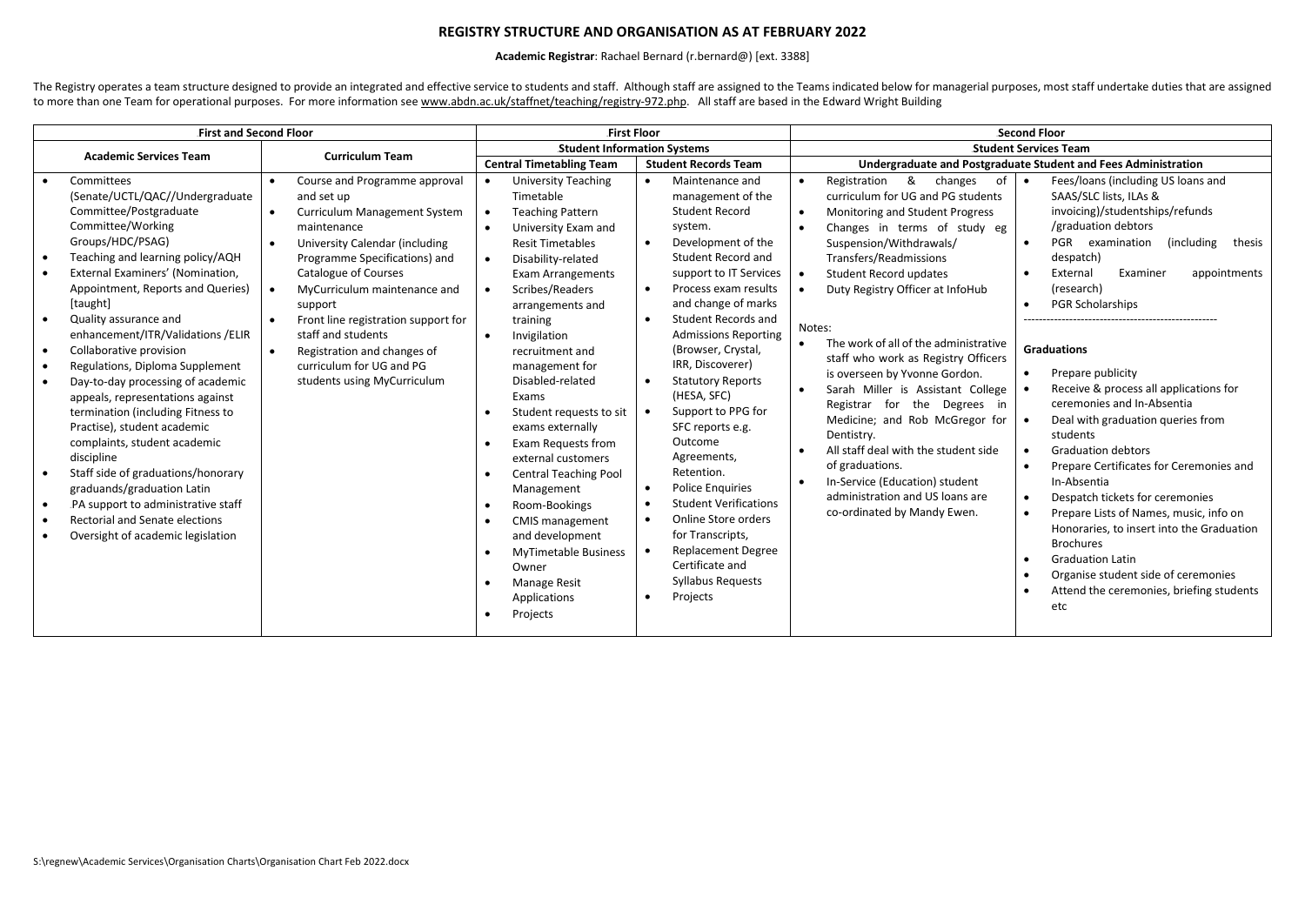| <b>Academic Services Team</b>                                                                                                                                                                                                                                                                                                                                             | <b>Curriculum Team</b>                                                                                                                                                                                                                                                                                                                                                                                                                                                                                                       |                                                                                                                                                                                                                                                                                                                                                                                                                                                                                                                                 |                                                                                                                                                                                                                                                                                                                                                                                                                                                                                                                                                                                                                                  | <b>Deputy Academic Registrar (Student Services):</b>                                                                                                                                                                                                                                                                                                                                                                                                                                                                                                                                                                                                                                                          |                                                                                                                                                                                                                                                                                                                                                                                                                                                                                                                                                      |  |
|---------------------------------------------------------------------------------------------------------------------------------------------------------------------------------------------------------------------------------------------------------------------------------------------------------------------------------------------------------------------------|------------------------------------------------------------------------------------------------------------------------------------------------------------------------------------------------------------------------------------------------------------------------------------------------------------------------------------------------------------------------------------------------------------------------------------------------------------------------------------------------------------------------------|---------------------------------------------------------------------------------------------------------------------------------------------------------------------------------------------------------------------------------------------------------------------------------------------------------------------------------------------------------------------------------------------------------------------------------------------------------------------------------------------------------------------------------|----------------------------------------------------------------------------------------------------------------------------------------------------------------------------------------------------------------------------------------------------------------------------------------------------------------------------------------------------------------------------------------------------------------------------------------------------------------------------------------------------------------------------------------------------------------------------------------------------------------------------------|---------------------------------------------------------------------------------------------------------------------------------------------------------------------------------------------------------------------------------------------------------------------------------------------------------------------------------------------------------------------------------------------------------------------------------------------------------------------------------------------------------------------------------------------------------------------------------------------------------------------------------------------------------------------------------------------------------------|------------------------------------------------------------------------------------------------------------------------------------------------------------------------------------------------------------------------------------------------------------------------------------------------------------------------------------------------------------------------------------------------------------------------------------------------------------------------------------------------------------------------------------------------------|--|
| (Hunt number ext. 3936)                                                                                                                                                                                                                                                                                                                                                   | (Hunt number ext.2727)                                                                                                                                                                                                                                                                                                                                                                                                                                                                                                       | <b>Deputy Academic Registrar (Student Information Systems):</b><br>Jennie Pearson (jennie.pearson@) [ext. 2147]                                                                                                                                                                                                                                                                                                                                                                                                                 |                                                                                                                                                                                                                                                                                                                                                                                                                                                                                                                                                                                                                                  | Yvonne Gordon (y.gordon@) (ext. 3394)<br>Senior Secretary: Helen Wilcox (h.wilcox@) [ext. 2039]                                                                                                                                                                                                                                                                                                                                                                                                                                                                                                                                                                                                               |                                                                                                                                                                                                                                                                                                                                                                                                                                                                                                                                                      |  |
|                                                                                                                                                                                                                                                                                                                                                                           |                                                                                                                                                                                                                                                                                                                                                                                                                                                                                                                              |                                                                                                                                                                                                                                                                                                                                                                                                                                                                                                                                 |                                                                                                                                                                                                                                                                                                                                                                                                                                                                                                                                                                                                                                  |                                                                                                                                                                                                                                                                                                                                                                                                                                                                                                                                                                                                                                                                                                               |                                                                                                                                                                                                                                                                                                                                                                                                                                                                                                                                                      |  |
| <b>Assistant Registrar: Emma</b><br>Tough (e.tough@) [ext. 3610]<br><b>Administrative Officer:</b><br>Morag MacRae<br>(morag.macrae@) [ext. 4075]<br><b>Administrative Officer:</b><br>Liam Dyker (liam.dyker2@)<br>[ext.<br><b>Administrative Officer:</b><br>Kyra Lamont (kyra.lamont@)<br>[ext.]<br>Senior Secretary: Naomi Brechin<br>(naomi.brechin@)<br>[ext. 3724] | Assistant Registrar: Pat Rowand<br>$(prowand@)$ [ext. 3387]<br><b>Administrative Officer:</b><br><b>Matthew Fullerton</b><br>$(m.fullerton@)$ [ext. 3744]<br><b>Curriculum Administrator:</b><br><b>Catherine Andrews</b><br>(catherine.andrews) [ext. 3201]<br><b>Curriculum Administrator:</b><br>Fred Bayer<br>(frederic.bayer@) [ext.3714]<br><b>Curriculum Administrator:</b><br><b>Elinor Sutherland</b><br>(e.sutherland@) [ext. 2048]<br><b>Curriculum Assistant:</b><br>William Ewen (william.ewen@)<br>[ext. 3736] | <b>Central Timetabling Team</b><br>(Hunt number ext. 3588)<br>Assistant Registrar: Roz Henderson<br>(rosalyn.henderson@) [ext. 2962]<br><b>Exams Administrative Officer:</b><br>Moira Milne (mo.milne@) [ext. 3381]<br><b>Exams Officer: Mary Fernie</b><br>(m.fernie@) [ext. 3619)<br>Timetable Officer: Christine Burnett<br>(c.a.burnett@) [ext. 3050]<br><b>Timetable Officer:</b><br>Claire Wojciechowski<br>(claire.wojciechowski@) [ext. 3031]<br>Timetable Officer: Iwona Kielbowska<br>(iwona.kielbowska@) [ext. 3614] | <b>Student Records Team</b><br>(Hunt<br>number ext. 3580)<br>Assistant Registrar: Lisa Hall (I.hall@)<br>[ext. 3324]<br><b>Student Information Analyst:</b><br>Linzi Higgins (lhiggins@) [ext. 4471]<br><b>Student Information Analyst: Jackie</b><br>Weston (j.weston@) [ext. 2476]<br><b>Student Information Analyst: Ewa</b><br>Peter (ewa.peter@) [ext. 3198]<br><b>Student Information Analyst:</b><br>Loli Anggraini (loli.anggraini@) [ext.?]<br><b>Student Information Administrator:</b><br>Helen Gray (helen.gray@) [ext. 2049]<br><b>Student Information Assistant: Chloe</b><br>Jackson (chloe.jackson@) [ext. 3741] | (Office Hunt number ext 3505)<br><b>Registry Officers:</b><br>Alyson Whyte (a.whyte@) Lead RO [ext. 3153]<br>Ashley Fyffe (a.fyffe@) [ext: 3242]<br>Dee McDonald (dmcdonald@) [ext: 3038]<br>Carolyn Porter (carolyn.porter@) [ext. 3634]<br>Kelsey Pierce (kelsey.pierce@) [ext. 2171]<br>Tamara Haimour (tamara.haimour1@) Qatar<br>Angela Hadden (angela.hadden@)<br>[ext. 3703]<br>Despoina Kaloriti (d.kaloriti@) [ext. ??]<br>Secretaries:<br>(Hunt number ext. 3505)<br>Kathleen Leslie (kathleen.leslie@) [ext. 2939]<br>Aileen Davidson (aileen.davidson@)<br>[ext. 3676]<br><b>Non Registry Staff:</b><br>Degrees in Medicine (UG)<br>Sarah Miller, Admissions Officer<br>(sarahmiller@ [ext. 7927] | <b>Assistant Registrar (Pg &amp; Fees</b><br>Team) Robert Findlay<br>(r.j.findlay@) [ext. 3631]<br><b>Administrative Officer (Fees &amp; US</b><br>Loans): Mandy Ewen (m.ewen@)<br>[ext. 2046]<br><b>Senior Secretary (Fees)</b><br>Moira Milne (moira.milne@)<br>[ext. 3627]<br>Secretaries:<br>(Hunt number ext. 3505)<br>Sarah Cooke (sarah.cooke@)<br>[ext. 2078]<br>Sarah Addison (sarah.addison@)<br>[ext. 2037]<br>Mary Bowie (mary.bowie@)<br>[ext. 3828]<br>Carol Wakeford (c.wakeford@)<br>[ext. 4783] PGR & Academic<br><b>Discipline</b> |  |
|                                                                                                                                                                                                                                                                                                                                                                           |                                                                                                                                                                                                                                                                                                                                                                                                                                                                                                                              |                                                                                                                                                                                                                                                                                                                                                                                                                                                                                                                                 |                                                                                                                                                                                                                                                                                                                                                                                                                                                                                                                                                                                                                                  | Degrees in Dentistry (UG)<br>Rob Mcgregor (rmcgregor@) [ext 76 59640]                                                                                                                                                                                                                                                                                                                                                                                                                                                                                                                                                                                                                                         |                                                                                                                                                                                                                                                                                                                                                                                                                                                                                                                                                      |  |